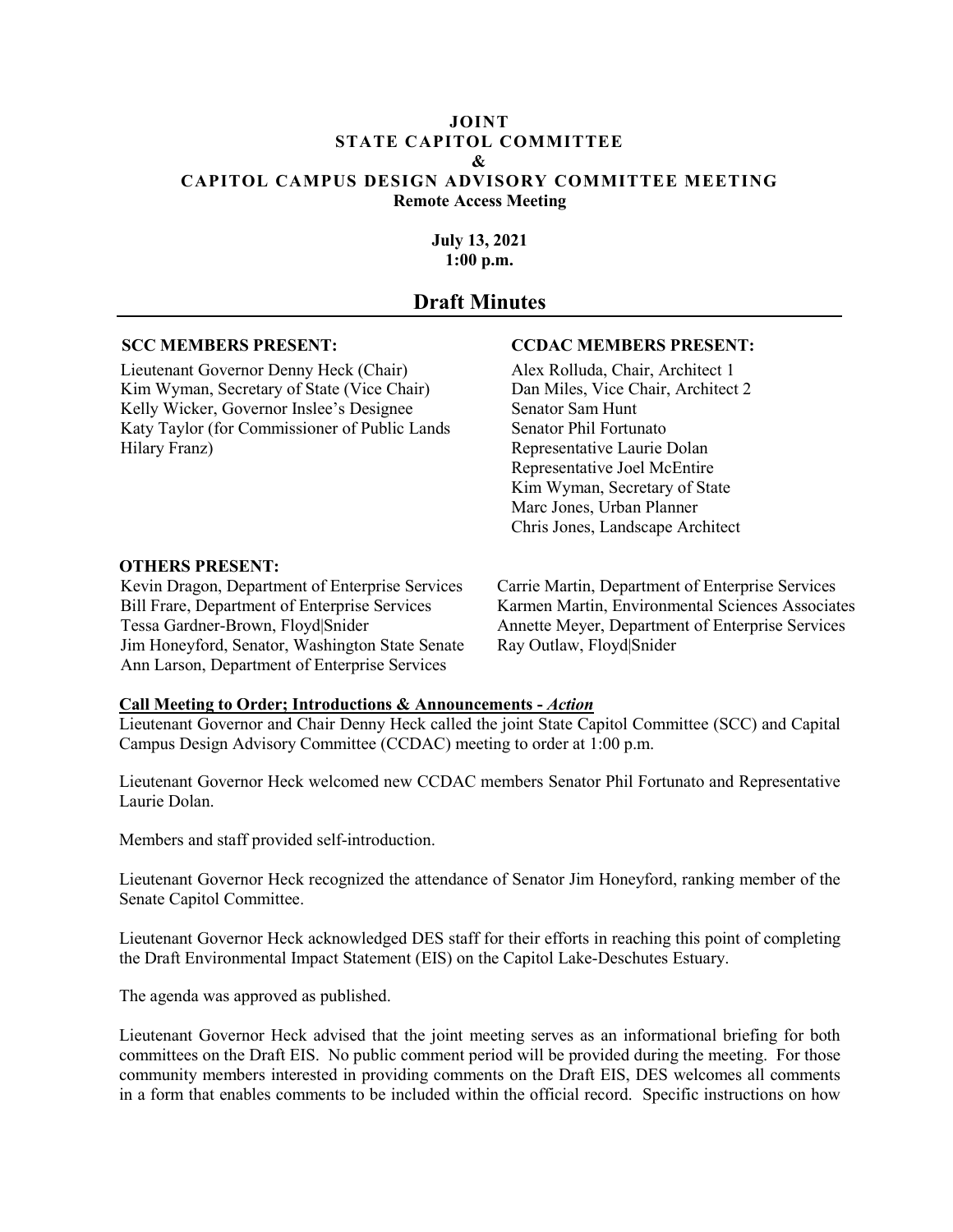to submit comments are available at the project website at www.capitollakedeschutesestuaryeis.org. Additional comments can be offered during an online public hearing scheduled on July 27, 2021.

#### **Capitol Lake-Deschutes Estuary, Draft Environmental Impact Statement (EIS) –** *Informational*

Lieutenant Governor Heck recognized Carrie Martin, Environmental Planner and Project Manager for the Capitol Lake-Deschutes Estuary EIS.

Manager Martin introduced three members of the consultant team. Tessa Gardner-Brown is a Senior Environmental Planner and the Project Manager for the EIS Team with Floyd|Snider. Ray Outlaw with Floyd|Snider is a Senior Engagement and Environmental Planner and serves as the Deputy Project Manager and the Outreach and Engagement Lead for the project. Karmen Martin is a Senior Environmental Planner with Environmental Science Associates.

Ms. Gardner-Brown thanked members for their willingness to attend the joint meeting to receive the key findings of the Draft EIS. The body of work will support decision-making to implement a long-term solution for management of the Capitol Lake system. The presentation will cover information on the key findings of the Draft EIS including work that was conducted by the interdisciplinary project team. Ms. Gardner-Brown outlined the presentation agenda and introduced Ray Outlaw.

### *Katy Taylor joined the meeting.*

Mr. Outlaw described the project area as the 260-acre Capitol Lake managed by DES under a long-term lease with the Department of Natural Resources that will expire in 2028. The project area extends to the northern point of West Bay and Budd Inlet. West Bay is not managed by DES; however, project actions may occur in West Bay and, as a result, was included in the project area. Parks and public spaces adjacent to Capitol Lake are included in the project area, as well as the Capitol Lake basin extending from the south end of Tumwater Falls in the City of Tumwater to the north end of 5<sup>th</sup> Avenue in the City of Olympia. The project area does not extend upstream of Tumwater Falls and into the Deschutes River; however, the Draft EIS recognizes changes upstream in the watershed could affect conditions in the project area because of the interconnectiveness of the system. the Capitol Lake-Doschutes Tstuary ITS.<br>
Manager Mattin introduced three members of the consultant team. Tessa Gardner-Brown is a Senior<br>
Manager Mattin introduced three members of the consultant team. Tessa Gardner-Brown

DES has been working on the Draft EIS project since 2018 during Phase 2. Phase 1 long-term planning began in 2016 and resulted in the establishment of shared goals. The goals were identified by all stakeholders. The goals are common across all alternatives to enable an unbiased evaluation of very different alternatives. Additionally, stakeholders agreed the Preferred Alternative must demonstrate economic and environmental sustainability.

Many elements are common to all the action alternatives. Action alternatives refer collectively to the Managed Lake, Estuary, and Hybrid Alternatives. A No Action Alternative was included to serve as a baseline comparison. Initial dredging would be required for construction of all the action alternatives. Initial dredge materials would be beneficially reused in other areas of the lake basin to construct habitat. The reuse of dredge materials represents a considerable cost savings compared to disposal. All action alternatives also require maintenance dredging and those activities would vary by location and frequency.

The action alternatives include boardwalks in the Middle and South Basins, a boat launch at Marathon Park for hand-carried watercraft, upgrading of the Interpretive Center dock, a pedestrian bridge along 5<sup>th</sup> Avenue to support multimodal access, and decontamination stations to prevent the spread of invasive species. Swimming facilities are not included as they do not align with the mission of DES; however, swimming facilities could be added to the agency's mission in the future. A former swimming facility in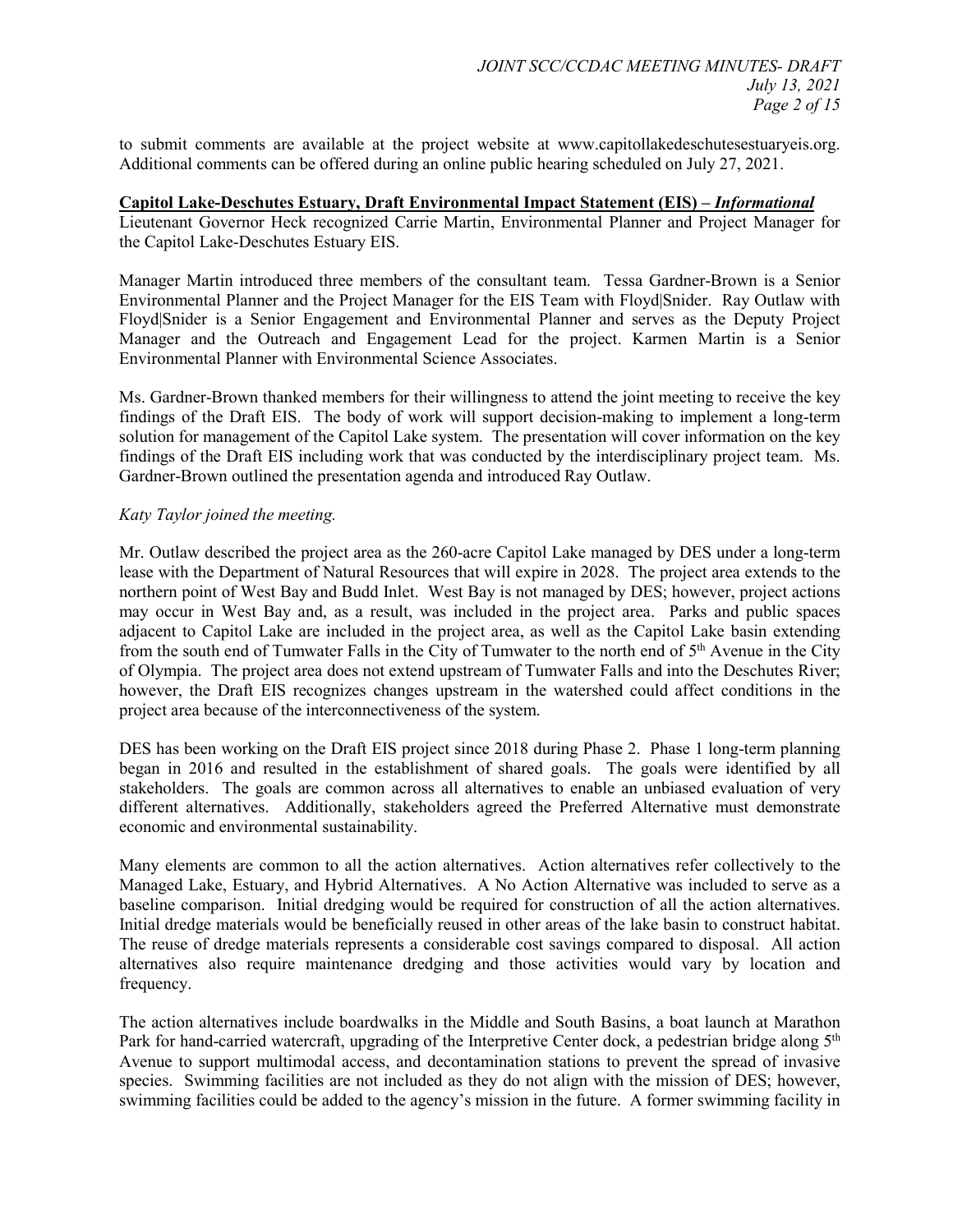Capitol Lake was operated from 1964 to 1986 by the City of Olympia. The project does not preclude a local parks department from negotiating a lease to operate swimming facilities in Capitol Lake should water quality conditions be suitable following an environmental review.

The Managed Lake Alternative retains the  $5<sup>th</sup>$  Avenue Dam and its existing configuration but would be overhauled significantly to extend its serviceable life. The reflecting pool within the North Basin would be maintained and active recreational use would be restored in the area. Sediment would be managed during an initial construction dredging with recurring maintenance dredging in the North Basin only. Sediment from construction dredging would be used to create habitat areas in the Middle Basin to support and improve ecological functions and habitat complexity and diversity. Sediment would continue to accumulate and over time would promote a transition to freshwater wetlands in the South and Middle Basins. The alternative includes boardwalks, a pedestrian bridge, and a dock and boat launch for community use.

The Estuary Alternative removes the 5<sup>th</sup> Avenue Bridge to create a 500-foot wide opening to reintroduce better hydrology to the basin and return the area to estuarine conditions where saltwater from Budd Inlet would meet freshwater from the Deschutes River. Sediment would be managed through initial construction dredging in the basin with maintenance dredging in West Bay. Dredge materials from the construction dredging would be used to create habitat areas in the Middle and North Basins to promote ecological diversity. Tide flats would be the predominant habitat site. The alternative includes boardwalks, a pedestrian bridge, and a dock and boat launch for community use. The alternative includes stabilization along the entire length of Deschutes Parkway to avoid undercutting or destabilization from tidal flow. The alternative includes upgrading existing utilities and other infrastructure.

The Hybrid Alternative is similar in many ways to the Estuary Alternative and would remove the 5<sup>th</sup> Avenue Dam to create a 500-foot wide opening. The alternative includes boardwalks, a pedestrian bridge, dock and boat launch for community use, stabilization of Deschutes Parkway, and upgrades to utilities. Better hydrology would be restored to the western portion of the North, Middle, and South Basins. Within the North Basin, a 2,600 foot length barrier wall would be constructed with a walkway on top to create a 45-acre saltwater reflecting pool adjacent to Heritage Park. A freshwater reflecting pool was also evaluated and is documented in the Draft EIS. Construction and maintenance of the smaller reflecting pool combined with the restored estuarine conditions creates the Hybrid Alternative. Sediment would be managed through initial construction dredging in the basin with recurring maintenance dredging in West Bay. overhanded significantly to exterd its serviceable life. The erflecting pool within the Nigain would be maintimed and serive receivation uses would be restored in the care. Sediment would be managed direction decising wit

Tidal conditions within the Estuary and Hybrid Alternatives are similar to Budd Inlet. To determine the amount of time the North Basin would be filled with water, the project team developed an innovation curve to identify the amount of time the North Basin would be covered by water. The analysis revealed North Basin would be covered by water at varying depths approximately 80% of the time. Other information in the form of charts illustrate tide fluctuations by season with representative winter, summer, and fall days. Based on the analysis, the largest periods of low tide and exposed tide flats would occur during the day in summer and during the night in winter.

Marc Daily asked how the beneficial use of dredge materials was considered with respect to the presence of invasive New Zealand mudsnails. Ms. Gardner-Brown explained that the beneficial use is essentially reusing dredged sediments. According to guidance from regulatory agencies, as long as sediment is reused within the basin, it would entail an allowable beneficial reuse as it would not be spreading the material to another water body but retaining the material within the existing water body, as well as diverting the material from an upland landfill where transport could serve as a vector for spreading invasive species. Additionally, cost benefits are associated with beneficial reuse.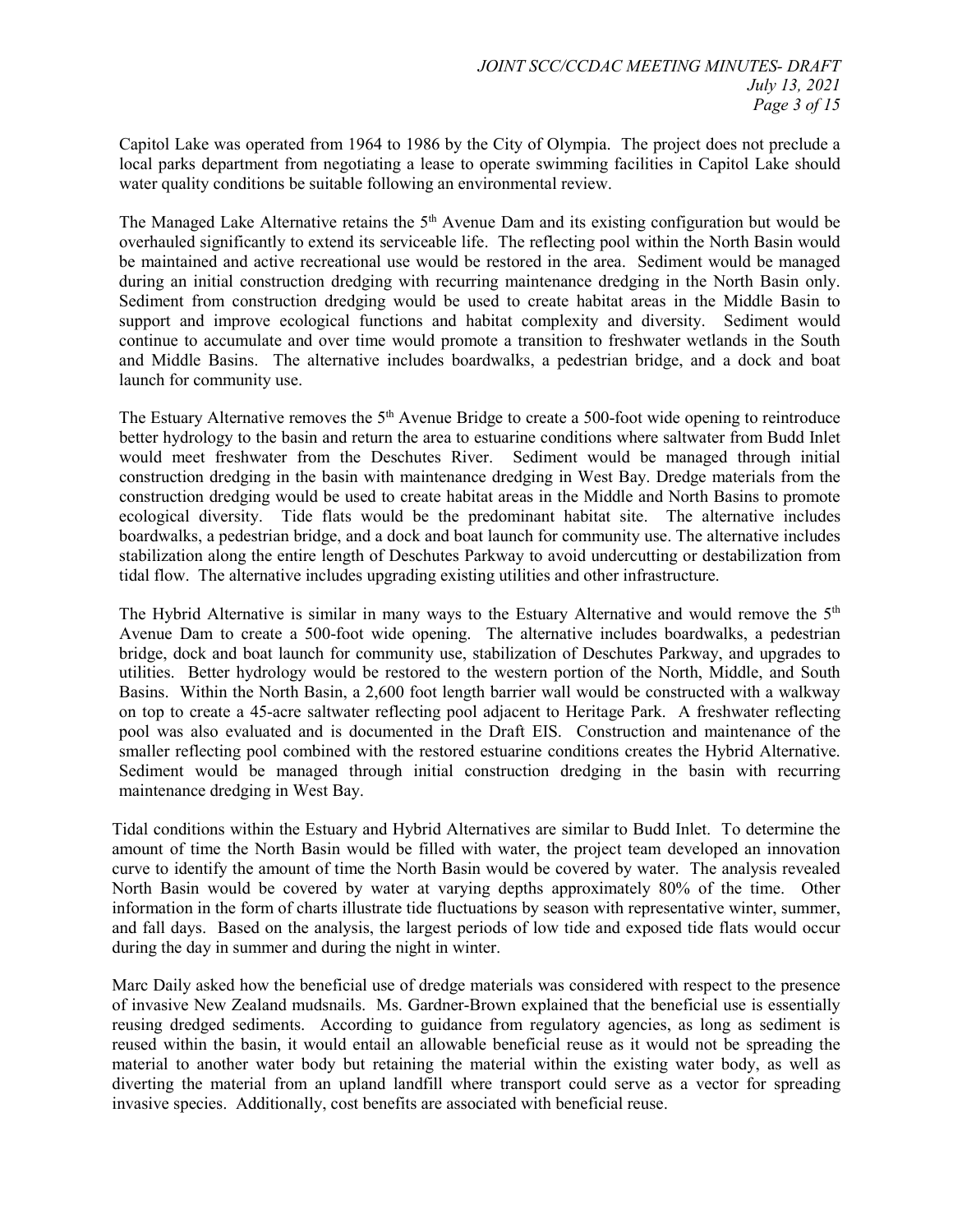Senator Fortunato commented that either the Estuary or the Hybrid Alternatives would provide the potential of mudsnails traveling to Budd Inlet, and although the species would proliferate less in a saltwater environment, the possibility of releasing invasive species into the inlet exists, which is a major concern to him. He asked whether any data exists on the potential wildlife enhancements and the type of wildlife that might increase, such as attracting more ducks to provide resting areas to enhance duck hunting in the Puget Sound area. Ms. Gardner-Brown reported the analysis considered potential benefits and impacts to fish and wildlife, which will be reviewed by Karmen Martin. The analysis also notes the potential spread of invasive mudsnails to Budd Inlet by removal of the dam, as well as information on some invasive species, including the snail, could pass through the dam during large storm events with debris carried through 5<sup>th</sup> Avenue. Those existing conditions are described in Chapter 4. Relative to other potential measures, the analysis recommends DES coordinate and review potential opportunities for chemical treatment and possibly obtain experimental authorization for certain chemical treatments from the Department of Fish and Wildlife during design and permitting.

Secretary Wyman asked whether all three alternatives would convert the middle section of the lake to an estuary regardless of the specific alternative. Ms. Gardner-Brown advised that the Middle Basin under the Managed Lake Alternative would be transitioned to freshwater wetlands with dredged sediment added to construct freshwater wetlands. Within the Estuary Alternative, tidal flow would be restored with estuarine conditions with tide flats exposed during low tide.

Senator Honeyford asked about plans by the Department of Natural Resources to reduce the sediment flow from Deschutes River. Ms. Gardner-Brown said sediment flow from the river was not evaluated in the Draft EIS as only existing conditions were evaluated. Today, sediment flow to the basin has totaled 35,000 cubic yards annually. Any reductions to sediment would reduce settling in the basin under the long-term management alternatives.

Ms. Gardner-Brown referred to the 14 environmental disciplines evaluated in the Draft EIS. The full analysis of the 14 disciplines are included in the Draft EIS. The first discipline is the hydrodynamics and sediment transport analysis. A numerical model was developed to compare the project alternatives quantitatively to evaluate maximum water levels and flow velocities and the extent of potential upland flooding and sediment transport patterns within the study area. The work utilized a state-of-the-art modeling system. The model simulated conditions for each alternative for two types of storm events of a river flood and a tidal flood. Those conditions were evaluated with and without relative sea level rise. The methodology and the findings were reviewed by independent third party experts. Under the No Action and Managed Lake Alternatives, both alternatives had the highest maximum water levels overall and experienced the greatest extent of flooding during river flood events. For the Estuary and Hybrid Alternatives, the model revealed that during tidal flood events, water levels would be higher than the No Action and Managed Lake Alternatives. The numerical model revealed that under the Estuary Alternative, sediment disposition in West Bay would be approximately three times greater than the No Action and Managed Lake Alternatives and approximately four times greater than the Hybrid Alternative. hunling in the Puget Sound area. MA, Gardhur-Bhown reported the analysis cursident planetial bending to the most standard in the constraint of the most standard product in the most standard in the most standard of the sta

Ms. Gardner-Brown reviewed annual deposition and erosion patterns for each alternative. Under the No Action and Managed Lake Alternatives, sediment deposition largely occurs in the Capitol Lake basin with some movement of suspended sediment through the 5<sup>th</sup> Avenue Dam. Under the Estuary and Hybrid Alternatives, some deposition does occur in the Capitol Lake basin but more sediment is moved into West Bay with sediment deposits on the eastern shoreline. Modeling of potential mitigation measures is described in the Draft EIS. The recommended approach to managing sediment is to incorporate maintenance dredging within each of the alternatives and for the Estuary and Hybrid Alternatives, monitor sediment annually to ensure dredging is responsive to actual environmental conditions.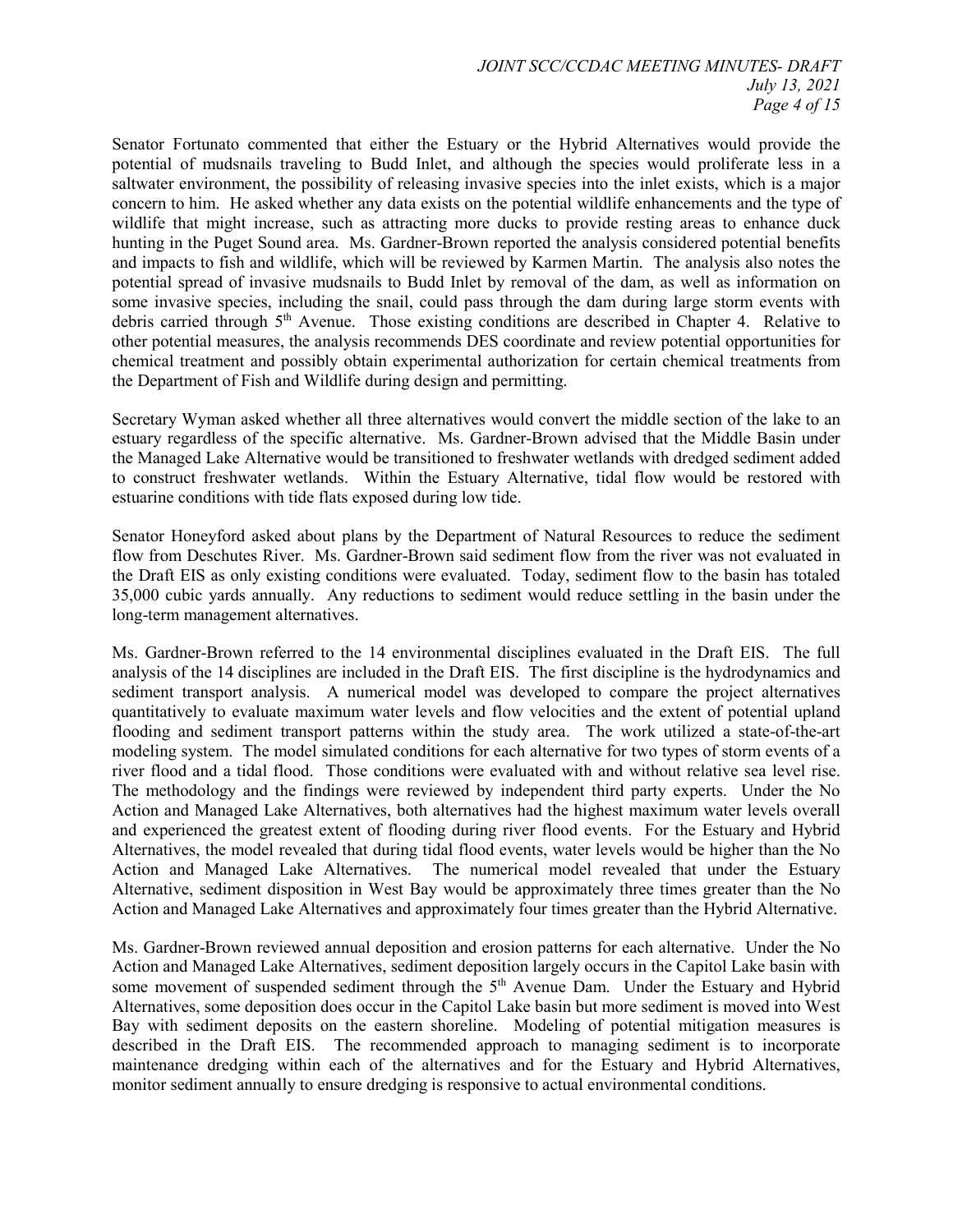Ms. Gardner-Brown reviewed comparison of maximum water levels for an extreme river flood event. The graphic of the modeling depicts a good way of demonstrating the difference in the water levels across all the alternatives and the difference in overland flooding, which is most significant under the No Action and Managed Lake Alternatives. Similar modeling was completed to compare maximum water levels for an extreme tidal flood event for each of the alternatives. The Estuary and Hybrid Alternatives have higher water levels than the other alternatives but not as high as the Managed Lake Alternative from a river flood. Under a tidal flood event, the extent of overland flooding in downtown Olympia and the Port area are similar across the alternatives.

Navigation analysis included a range of data to establish baseline conditions. One key item is the work with the U.S Army Corps of Engineers, Port of Olympia, and the marinas to learn about the frequency of maintenance dredging under existing conditions to identify when maintenance dredging should occur under future conditions to maintain navigation consistent with today's environment. Based on the numerical modeling, the amount of sediment may be deposited in the different areas of West Bay under each alternative. A table in the Draft EIS is reflective of the projected annual rate of sediment disposition for each of the resource areas in West Bay. Based on the information combined with an understanding of existing dredging needs, an estimate was determined as to how often dredging would need to occur in the future to maintain navigation in West Bay. The modeling revealed that maintenance dredging at a frequency of approximately six years under the Estuary Alternative and approximately five years under the Hybrid Alternative would maintain navigation ability in West Bay. Maintenance dredging when it occurs would be in specific areas as the dredging is responsive to shallow locations.

There would be significant impacts to navigation in West Bay under the Estuary and Hybrid alternatives but those impacts could be mitigated to less than significant levels with the ongoing maintenance dredging combined with the annual sediment monitoring to ensure the dredging program is responsive and adaptive.

Ms. Gardner-Brown reviewed the results of water quality analysis. The project team examined over a decade of water quality data. Thurston County had collected data in Capitol Lake from 2004 to 2014. The data was provided to the project team. The project team collected data in 2019, as well as in 2021. The purpose of current data collection was to verify trends that were observed in the 2004-2014 dataset. Using the dataset, a trend analysis was performed with water quality conditions considered with respect to state water quality standards and in comparison to other lakes in the region. A similar effort was conducted for Budd Inlet. Water quality in Capitol Lake is relatively good based on the decades of data reviewed. Only occasional violations of state water quality standards occur and those violations are primarily because of summertime violations of temperature and dissolved oxygen standards. The Department of Ecology also has standards for aesthetics. The lake's dense community of aquatic vegetation does violate aesthetic standards. Under a Managed Lake Alternative, aquatic vegetation would need to be managed. Water quality data identified low concentrations of dissolved oxygen, which violates water quality standards seasonally; however, low dissolved oxygen concentrations are typically experienced by all inlets throughout Puget Sound. higher wurd brees Itan Ith eather alternatives but not as high as the Managed Lake Allernative from a<br>neutral ware levels than the other alternatives. The relation of order<br>alternatives, the state and the Bost and the DaM

Water quality for all the alternatives is expected to improve but with seasonal and occasional violations of water quality standards under all the long-term management alternatives. For the Managed Lake Alternative, seasonal violations of dissolved oxygen and temperature would occur, as well as violations of pH and aquatic vegetation with no change in impact to Budd Inlet dissolved oxygen. If the Managed Lake Alternative was selected as the Preferred Alternative, DES could evaluate whether the nature of the discharge through the 5<sup>th</sup> Avenue Dam could minimize the impact on dissolved oxygen concentrations in Budd Inlet.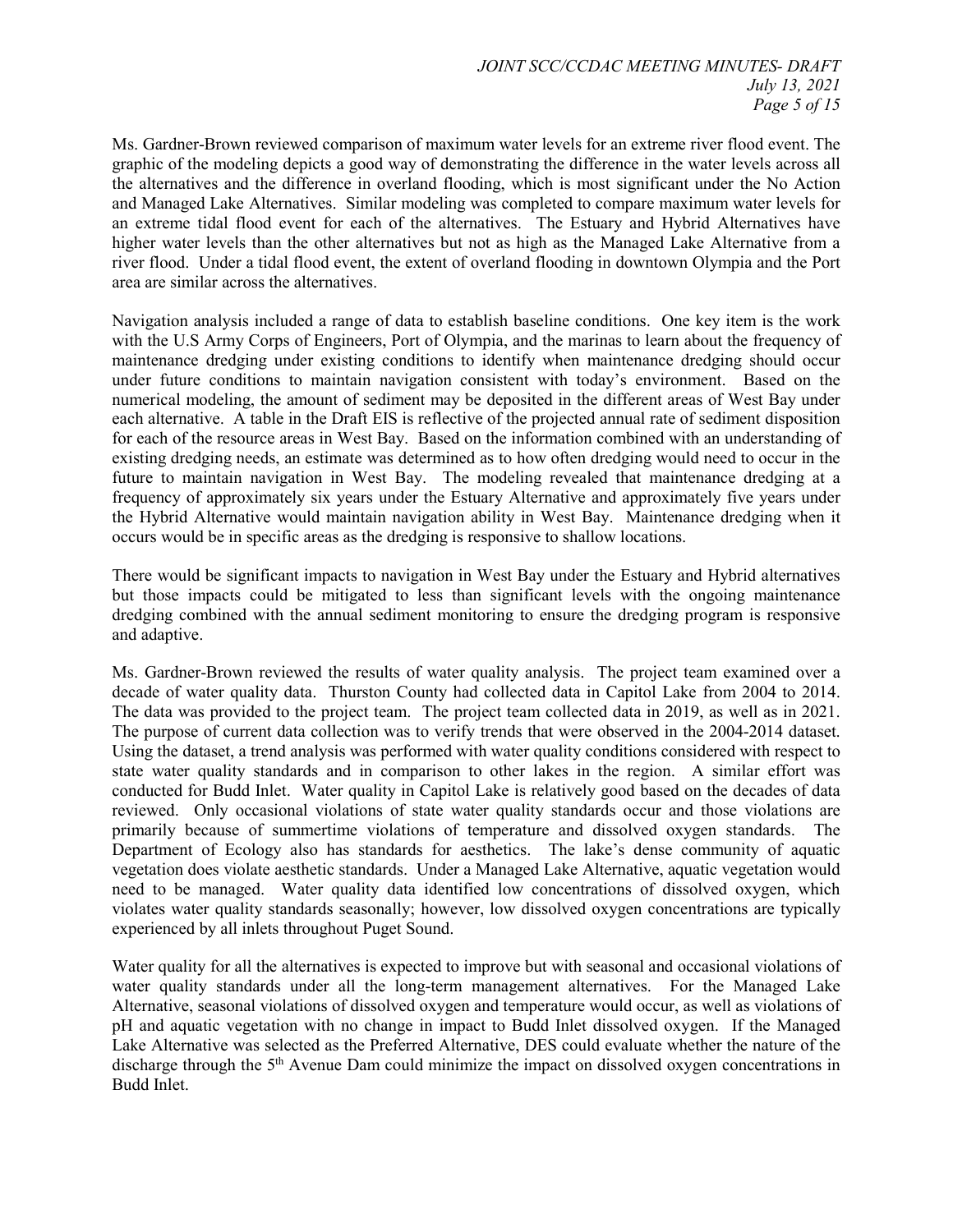For the Estuary and Hybrid Alternatives, an improvement is expected in dissolved oxygen concentrations in Budd Let relative to existing conditions. The analysis predicts that the improvement would be minor to moderate. The State Environmental Act (SEPA) requires the lead agency to consider a worse case scenario when there are data gaps or uncertainties. The analysis anticipates that the scale of water quality improvement would be smaller than what has been previously modeled by the Department of Ecology consistent with that requirement under SEPA. The project team anticipates receiving comments. The analysis for other water quality parameters describes continual seasonal violations of water quality standards for dissolved oxygen in Budd Inlet and in the restored area of the estuary, although the estuary could be interpreted as meeting narrative water quality standards but not numeric targets. Water quality analysis considered a saltwater and a freshwater reflecting pool as well. The water quality methodology and findings were reviewed by an independent third party expert.

Analysis of aquatic invasive species identified 15 invasive species in Capitol Lake to include the New Zealand Mudsnail that closed Capitol Lake to all public use in 2009. To establish baseline conditions, the project team reviewed previous surveys, management plans, and conducted an extensive literature review. The analysis reflects that the mudsnail would not be eradicated under any of the alternatives. In order to meet the goal of restoring recreation on the water body, measures must be in place to avoid the spread of invasive species. Under all action alternatives, decontamination stations would be installed at the entry and exit points to the water body. Adaptive management measures would be implemented to avoid and minimize the spread of invasive species.

Under the Managed Lake Alternative, the analysis found that the population and density of aquatic invasive species overall would be similar to existing conditions. Relative to the New Zealand mudsnail, the density of the mudsnail would be the greatest under the Managed Lake Alternative because the mudsnail thrives in freshwater. Under the Estuary and Hybrid Alternatives, distribution of the mudsnail could be wider as the mudsnail could be established in Budd Inlet. However, the establishment of the mudsnail in West Bay would not have a significant impact on native aquatic species. The density overall would be low given the saline environment. The introduction of tidal flow into the basin would eradicate a majority of the aquatic invasive species.

Senator Fortunato asked whether the accumulation of sediment in the Managed Lake Alternative is due to sediment from Budd Inlet because of the removal of the dam. Ms. Gardner-Brown said sediment transport was modeled and the results did not reflect an upstream movement of sediment from West Bay into the Capitol Lake basin. Senator Fortunato asked why the sediment levels were so much higher in the Managed Lake Alternative than in the other alternatives. It appears there is no required dredging for the Managed Lake Alternative while the Estuary and Hybrid Alternatives require dredging. Ms. Gardner-Brown explained that long-term maintenance dredging is anticipated under all the management alternatives. The frequency would be approximately 20 years in the North Basin for the Managed Lake Alternative to maintain sufficient depth for recreation. Maintenance dredging is anticipated every five to six years in West Bay to ensure navigational depth under the Estuary and Hybrid Alternatives. consistent with the requirement under SEPA. The project (see multiplane receiving anomalogic step that the proportional anomalogic for the reality anomalogis for other water quality parameters describes continual seasonal

Senator Fortunato asked whether increasing the depth of lake would improve oxygen levels with a reduction in aquatic vegetation as shallower water increase temperatures leading to more plant growth. Increasing the depth of the lake should improve both temperature and dissolved oxygen. Ms. Gardner-Brown advised that the analysis considered potential changes in plant production under the Managed Lake Alternative. The largest contributor was phosphorus contributed from the Deschutes River. She would need to review the analysis to identify what is contributing to the increase in plant growth.

Senator Fortunato responded that phosphorus would lead to an increase in algae but not necessarily contribute to the growth of aquatic plants if the water level was deeper.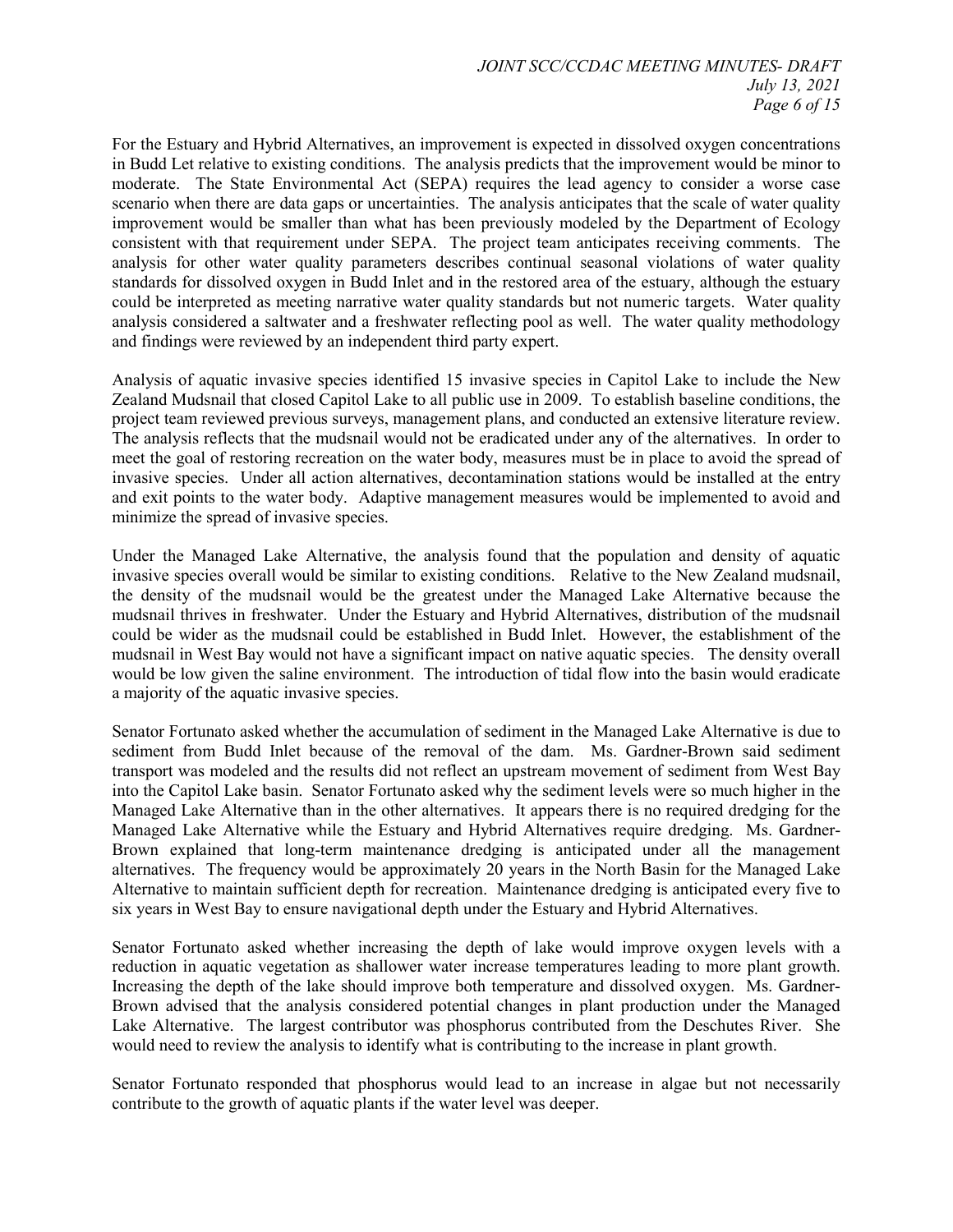Secretary Wyman asked about significance of dissolved oxygen levels in terms of the Preferred Alternative. Ms. Gardner-Brown replied that dissolved oxygen is important for coldwater fish species (salmon & other aquatic life). The Department of Ecology has established standards for dissolved oxygen concentrations. The concentration of dissolved oxygen should be sufficient to support aquatic life. The Estuary and Hybrid Alternatives would improve dissolved oxygen in West Bay; however, the level of improvement would be minor to moderate and would still incur violations in water quality standards during summer months.

Senator Hunt asked whether any of the alternatives impact the South Basin and the old brewery, identification of the entity responsible for funding the dredge in West Bay, and the date of the last dredging. Ms. Gardner-Brown said the most recent dredge in the lake was in 1986 and since then the lake has accumulated 13 feet of sediment in locations throughout the Capitol Lake Basin. West Bay dredging would only occur under the Estuary and Hybrid Alternatives. The project team is working with the Funding and Governance Workgroup to identify responsible entities to fund the long-term costs of maintenance dredging. One recommendation from the partners (cities, Thurston County, Squaxin Island Tribe, Port of Olympia, LOTT, & state agencies) is an interest in shared funding and governance. The workgroup will reconvene after the Preferred Alternative is identified. Potential impacts to the brewery and the South Basin were analyzed after the brewery discharge ceased in 2003.

Ramen Martin presented the results of the analysis of fish and wildlife. The analysis considered the potential for adverse impacts and beneficial affects based on expected changes in ecological functions within the study area. Data used for the analysis included peer reviewed literature and documents identified as best available science during the Phase 1 planning process. The analysis focused on fish species, wildlife indicator species with special consideration to listed species, and species of cultural and tribal value (Chinook and other salmon). As described within the Draft EIS, no natural native producing populations of Chinook, Steelhead, and Bull Trout occur in the Deschutes River as Tumwater Falls serves as a natural fish barrier. Non-hatchery origin salmon may enter the basin but the majority of the salmon in the basin are of hatchery origin. The Draft EIS identified that the continued configuration of the lake under the No Action and Managed Lake Alternatives would limit the ability of habitat to provide the full suite of ecological functions required to sustain populations of salmon. Conversely, the alternatives would maintain the freshwater lake, which is an important feeding area for local bats. Under the Estuary and Hybrid Alternatives, the conversion of the freshwater lake to an estuary would reestablish a natural gradient of freshwater to saltwater. The Draft EIS describes that it would improve the fitness of outmigrating juvenile salmon and would benefit many of the species of importance to local area tribes. The analysis recognizes that due to historic declines, estuary habitat is a scarcely and valued habitat in the region as compared to deepwater freshwater habitats. improvement would be minre to moderate and would still neur violations in ware quality standards<br>during summer constraint to moderate and would still neur violations in ware quality standards<br>during ammor reduction of the

Active management under the Managed Lake Alternative would have some minor benefits to fish and other aquatic species although fish use would remain similar to existing conditions. Under the Hybrid and Estuary Alternatives, the conversion of the freshwater lake to a tidal influenced estuary would substantially benefit salmon and other species by improving migration conditions and providing more productive and better rearing habitat. Benefits would be somewhat muted under the Hybrid Alternative but still substantial. The loss of freshwater habitat under the Estuary and Hybrid Alternatives would have a significant impact on freshwater fish and on bats that use Capitol Lake for foraging. Those would be unavoidable impacts for which no feasible mitigation was identified.

Wetlands analysis considered the long-term or permanent loss for change in wetland and habitat functions. In order to compare existing wetland conditions against expected changes brought about by the alternatives, data source were used to estimate the presence, extent, and type of wetland in the study area. Wetlands were not delineated, rated, or surveyed as part of the Draft EIS. Wetland delineation would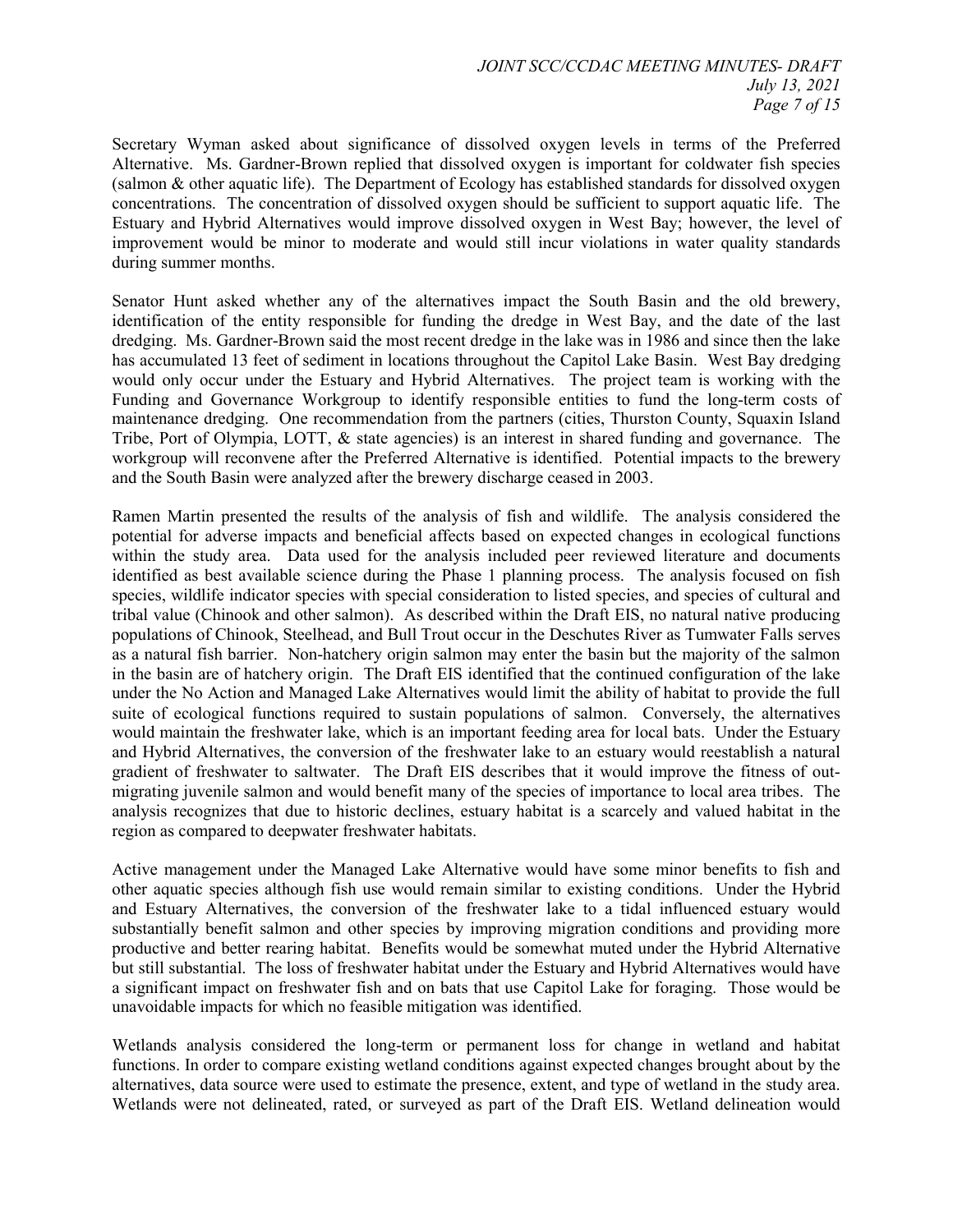occur later during final design and permitting of the selected alternative. The analysis considered three broad groups of vegetated wetlands, deepwater habitat, and tidal flats. Under the Managed Lake Alternative a transition would occur from deepwater habitat to vegetated freshwater wetlands providing a minor gain in wetland function. Under the Estuary and Hybrid Alternatives reestablishing tidal influence would convert the lake to an estuarine system. The Draft EIS describes an estuarine marsh and tide flats as highly valued. All action alternatives would establish habitat areas using dredge spoils to create greater habitat complexity.

Potential odor impacts were assessed in response to comments received during the Draft EIS scoping period concerning the creation of tide flats under the Estuary and Hybrid Alternatives. Odors produced by tide flats were not studied in depth in the literature and because there is little reliable quantitative data on tide flat odors, the analysis qualitatively described potential impacts in terms of odor characteristics commonly used in odor assessments, such as frequency, intensity, and duration. Potential air quality impacts were assessed by calculating total emissions of criteria air pollutants. The greenhouse gas calculation considered the entire lifetime of the project and includes construction and subsequent maintenance dredging. Additionally, the Draft EIS considered the qualitative differences in carbon sequestration potential for all alternatives.

Odor perception is highly variable, which makes an impact determination subjective; however, the Draft EIS did find indicators that there may be a tolerance for natural estuary odors. This was based on a lack of odor complaints during the most recent drawdown of the lake and a lack of odor complaints in nearby estuaries coupled with the presence of vibrant waterfront activities. In consideration of the variable frequency and duration, the Draft EIS found that odor impacts from the Estuary and Hybrid Alternatives would be less significant. At the same time, the Draft EIS acknowledged that odor influences people differently and for a certain portion of the population any change in odor would be considered objectionable. While the Estuary and Hybrid Alternatives would have the highest combined construction and operation-related greenhouse gas emissions, the vegetated marshes established under those alternatives are expected to sequester more soil carbon than would be expected in the open water habitats under the Managed Lake Alternative. as highly valued. All action alternatives would establish habita areas is ing decide on the case with the standard and the standard base in the standard base and the standard base in the standard base in the standard base

Land and shoreline use impacts were assessed by examining any direct changes to land use and compatibility of alternatives with adopted plans. In addition to data sources, the analysis considered input from the Community Sounding Board and workgroups, as well as an on-site park user survey completed in the summer of 2019 to obtain information about recreational uses and preferences.

Recreational survey results indicated users would use the area more if uses such as boating, fishing, swimming, and wading were restored. All alternatives would restore non-motorized boating through a rebuilt fishing dock and boat launch with some qualitative differences in how people would experience boating. Under the Managed Lake Alternative, boating would be possible during the day. Under the Estuary and Hybrid Alternatives, portions of the Capitol Lake Basin would become tide flats and would not be accessible by boats during low tides. While formal public swimming facilities are not included in any of the action alternatives, the Draft EIS recognized that swimming facilities could be established in the future.

For all action alternatives, increased opportunities for community use were found to result in substantial beneficial impacts. Increased flooding is expected under all alternatives and could impact adjacent land uses and low-lying parks. Those impacts could be potentially significant under the Managed Lake Alternative but could be mitigated with changes to the berm design and Heritage Park as included in the City of Olympia Sea Level Rise Response Plan. Under the Estuary and Hybrid Alternatives, some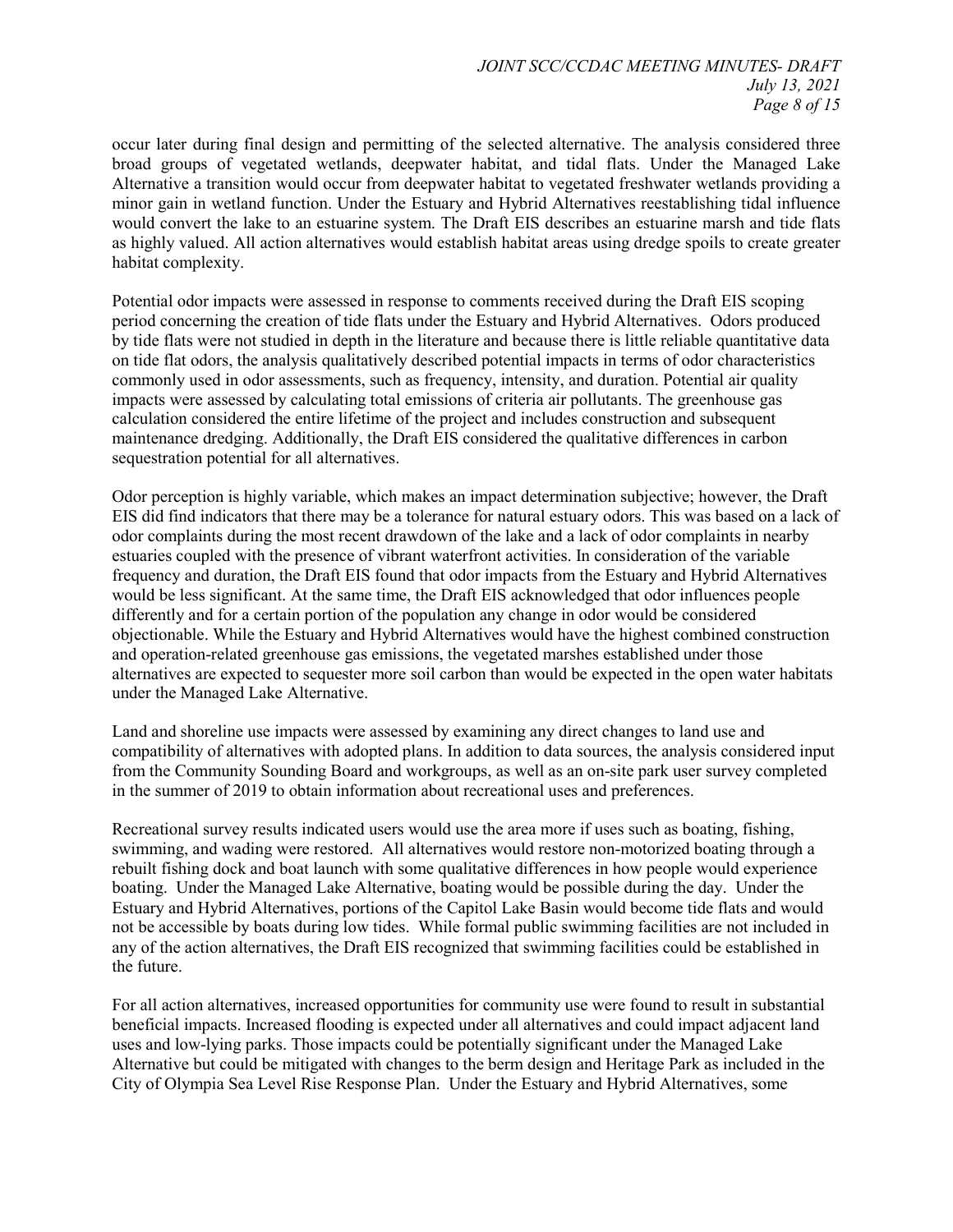acquisition of land would be required associated with two private parcels. DES would work with the affected property owners to provide compensation in accordance with applicable laws.

A number of methods were used to consider cultural resources in the study area including a review of previous studies and databases in coordination with local area tribes and the Olympia Chinese American community. Results of a field inventory were combined with information from previous historic resource investigations to create a comprehensive summary of the historic built environment of the study area. The Draft EIS considered listed historic resources, as well as historic resources that the project team evaluated for potential eligibility for listing on the National Register of Historic Places. Notably, the evaluation identified a potential new historic district, the Deschutes Basin Project, which encompasses Capitol Lake and several individual resources that are listed in the Draft EIS. The analysis found no documented traditional cultural properties within the project area and that tribal values would continue to be adversely impacted under the No Action and the Managed Lake Alternatives by the continued loss of connection to the natural environment and the destruction of natural ecosystems. The project would be subject to consultation under Section 106 of the National Historic Preservation Act. Mitigation for adverse affects on historic properties would be identified through that process in consultation with the federal lead agency, affected tribes, and the State Department of Archeology and Historic Preservation. Formal eligibility determinations would be part of that process. community. Results of a field investing were conneired with information from previous linear<br>investigations to create a comprehensive summary of the historic built environment of the study area.<br>The Dard EIS considered li

The Draft EIS identified no impacts to archeological resources among the action alternatives. In terms of historic resources, some impacts could be greater under the Estuary and Hybrid Alternatives because of the number of potentially eligible historic resources that might be affected. If the potentially eligible Deschutes Basin Project was formally determined eligible by the state for listing, removing the 5th Avenue Dam and elimination of the reflecting pool would permanently diminish the integrity of the resources, which would be of significant impact. Conversely, it is recognized that removing the dam would reestablish the pre-Deschutes Basin Historic District project and estuary functions associated with earlier use patterns of the estuary. Under the Hybrid Alternative, the barrier wall for the reflecting pool would mitigate impacts on historic resources related to the 5<sup>th</sup> Avenue Dam removal.

Visual impacts were assessed for key factors commonly used in visual assessments. They include spatial dominance, scale and contrast, and compatibility. The analysis recognized that visual elements may change substantially as a result of the project but remain compatible with its surroundings. The analysis considered the landscape uniqueness and agency policies related to the visual landscape including the State Capitol Campus Master Plan and policies adopted by the cities of Olympia and Tumwater. Four key viewpoints were selected for preparing visual simulations of the basin under the alternatives. The locations were where the alternatives would be expected to have the highest potential for observable changes in the landscape and locations of interest to the Community Sounding Board. Visual simulations were developed using bathymetry and tidal elevation data to depict areas of open water and tide flats, as well as schematic design information.

Ms. Martin displayed viewpoints from the Capitol Campus overlook for the Estuary Alternative at high tide, mean tide, and a low tide. High tide occurs twice daily with full inundation with constructed habitat islands in view. As tides recede, tide flats would appear in places of open water. At low tide, water would be visible only in the river channel. A majority of the day, the North Basin would be partially inundated. A Managed Lake Alternative viewpoint is similar with today's conditions. The viewpoint for the Hybrid Alternative depicted both high and low tides. The 2,600 foot long barrier wall would be visible. At low tide, water level in the hybrid pool would drop to some degree exposing some tide flats near the shore.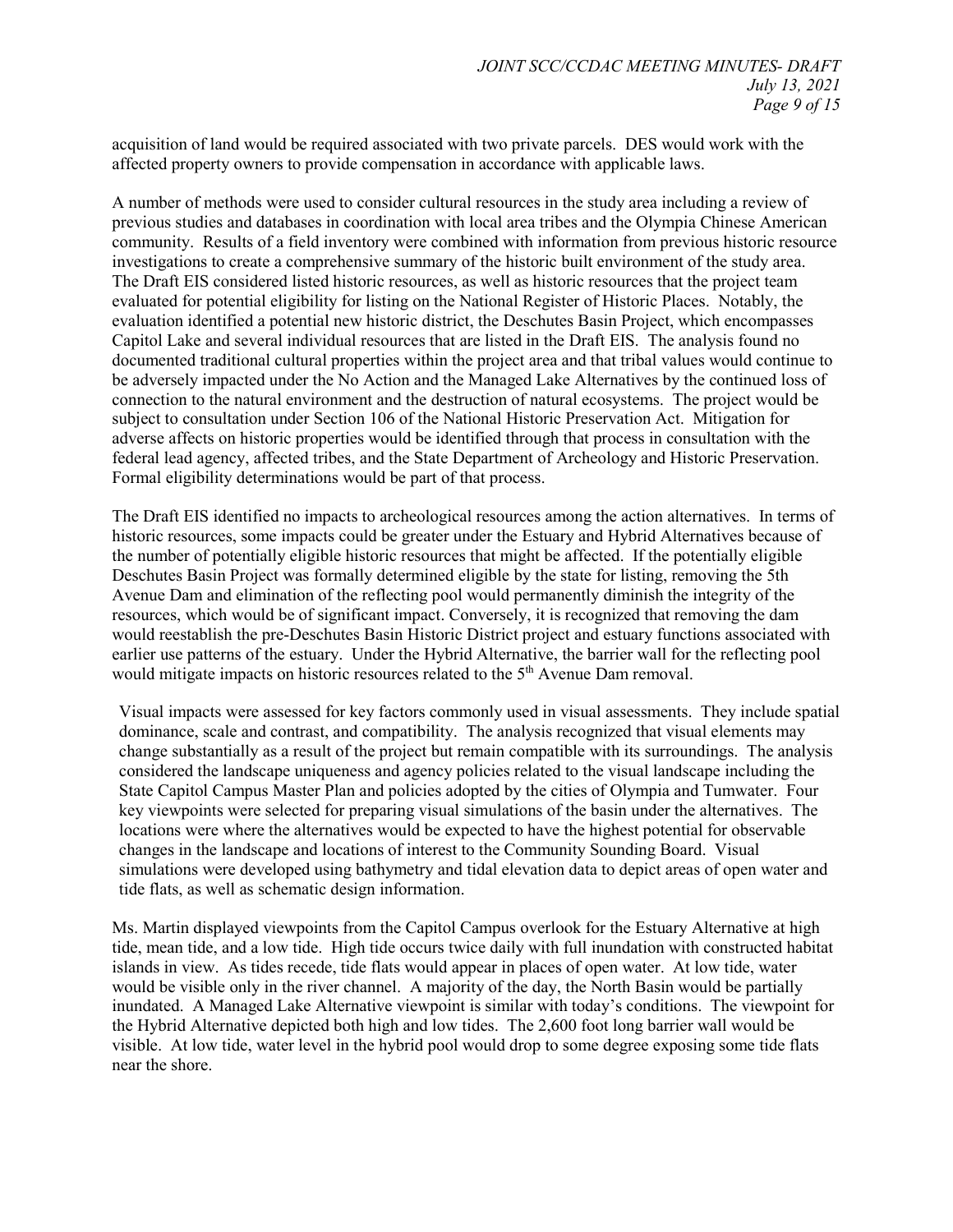Ms. Martin displayed and described viewpoints for each of the alternatives from Heritage Park at the Eastern Washington Butte with a view of the Capitol and a view from Marathon Park boardwalk to the northeast toward downtown Olympia. The hybrid barrier wall from the estuary side of the basin presents a more dramatic visual change. As tides recede, more of the barrier wall would be exposed and would extend approximately 18 to 25 feet in height above the tide flats blocking views of the reflecting pool from the westside of the basin.

For the Managed Lake Alternative, some loss of views would be experienced of open water from new habitat areas created in the Middle Basin; however, the nature of the change would be compatible with the setting and impacts were found to be less than significant. Under the Estuary and Hybrid Alternatives, views would change substantially because of tidal fluctuations and water levels that would expose tide flats. Despite those changes, the impacts from the Estuary Alternative were determined to be less significant given the landscape would remain visually unified and harmonious with its setting among parks and a scenic drive. However, under the Hybrid Alternative, the barrier wall would not be harmonious and/or contribute to unified landscape. The impacts on views could be reduced with mitigation but were found to remain significant.

Ms. Martin reviewed results of environmental health, which primarily involved sediment quality. Sediment quality data collected by the EIS project team in Capitol Lake was combined with data publicly available on West Bay and compared against regulatory criteria to determine if the sediment poses a risk to human health and the environment. The analysis found that sediment quality in Capitol Lake is generally good with the exception of high sulfides which may be toxic to benthic organisms. Under the Estuary and Hybrid Alternatives, minor to substantial beneficial effects on sediment quality are expected in some areas of West Bay as cleaner sediment moves down the system and deposits into the bay. Numerical modeling reflected no net upstream movement of sediment from Budd Inlet under the Estuary and Hybrid Alternatives. No significant change in sediment quality in the Capitol Lake basin would be expected following the removal of the dam. from the vestide of the basin.<br>
From the vestide of the basin.<br>
From the vestide of the basin, two weak would be experimented for the matter from the<br>
From the vestide of the basin, however, the nature of the change would

Most impacts to transportation occur during construction with the primary operational impact from maintenance dredging.

For all action alternatives, the provision of a new  $5<sup>th</sup>$  Avenue pedestrian bridge would support and improve pedestrian and bicycle travel and is considered a substantial transportation benefit. Under the Estuary and Hybrid Alternatives, replacement of the vehicular 5<sup>th</sup> Avenue Bridge is also considered to be a substantial transportation benefit because it would extend the design life of a major element of the City of Olympia's transportation network. For all action alternatives, the primary long-term impact would be from hauling dredged material associated with maintenance dredging. During the hauling of dredging materials, it is likely that some traffic at some intersections would degrade to Level of Service F. Opportunities might be available to transport some material by rail, which could reduce impacts to some degree. For the Estuary and Hybrid Alternatives, the impact is potentially avoidable if dredge material is transported from the site by barge.

Analysis for public services and utilities accounted for the potential of the alternatives to interrupt or create increased demand for utilities or service providers. Potential impacts from flooding and extreme tide impacts and sea level were considered. The analysis describes the potential impacts to LOTT and other dischargers under the alternatives because water quality in the Capitol Lake Basin has regulatory implications to utilities that discharge to Budd Inlet. Under the No Action and Managed Lake Alternatives, the predicted maximum flood levels could potentially affect stormwater and other utility infrastructure if not mitigated. Mitigation could be possible with changes to the berm design in Heritage Park. Both alternatives would retain Capitol Lake in its current configuration. Should the Department of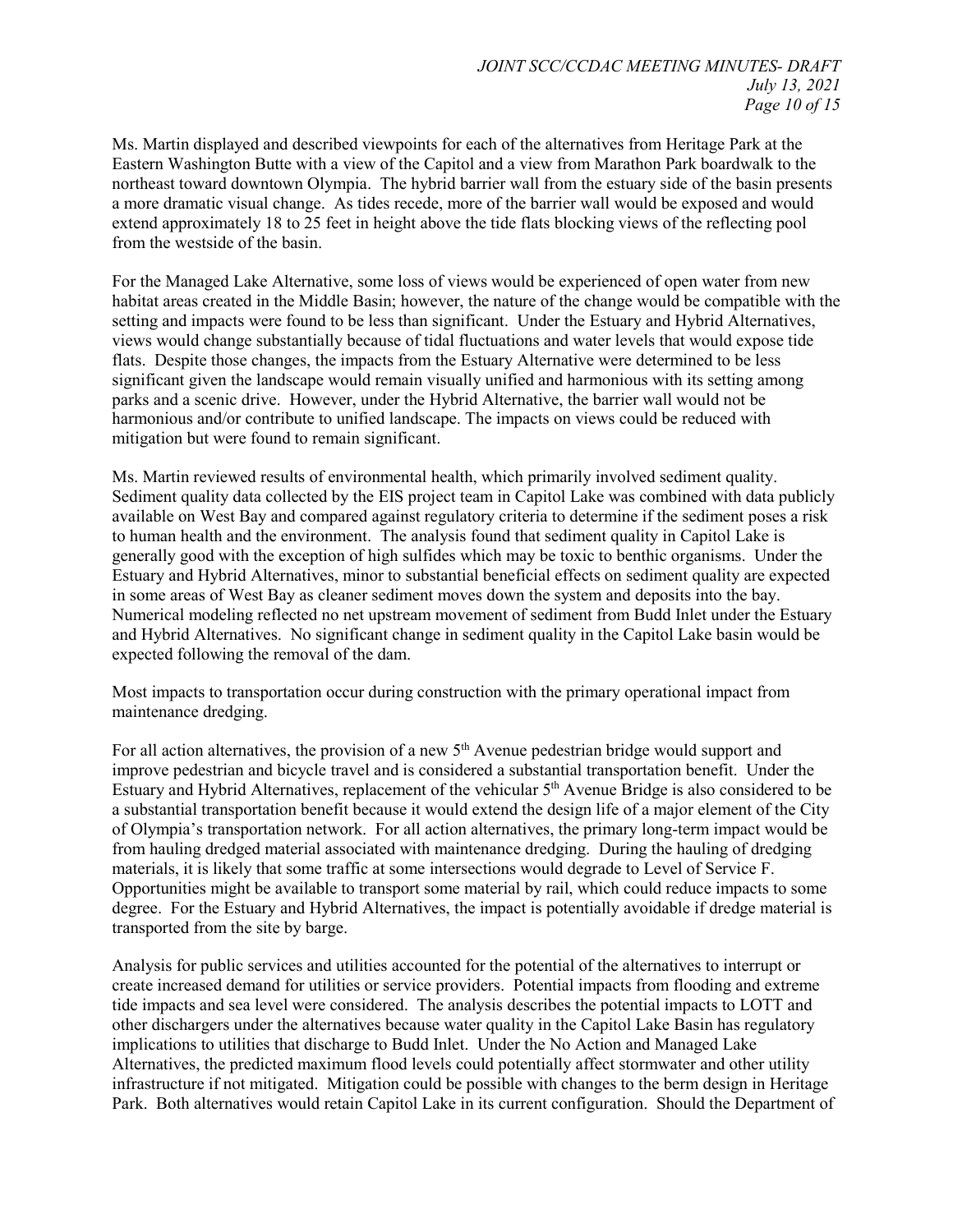Ecology requires LOTT and other dischargers to implement additional measures to treat and improve water discharges, the most stringent targets would be expected under both alternatives, which would be a significant impact. Under the Estuary and Hybrid Alternatives, the long-term impacts are associated with restoring tidal hydrology to the basin. Design measures are included to replace existing metal outfalls that could be vulnerable to corrosion; however, other low-lying utilities would remain vulnerable to corrosion resulting in significant impacts. Mitigation is included to monitor and replace as needed.

The economic assessment considered the long-term economic impacts and potential benefits of four primary topics of downstream economic activity, downtown development, demand for and value of recreation, and demand and value of ecosystem services. Key informant interviews with planners, officials, developers, and real estate professionals were an important data source for identifying potential impacts. The methodology and the findings were reviewed by third party experts.

The Draft EIS found that all alternatives are likely to produce downtown development assuming development is implemented in a way that is attractive and accessible. The Managed Lake Alternative would represent the least amount of visual change and is unlikely to increase uncertainty among potential investors about future conditions. The Estuary Alternative would have the most visual and environmental changes in the downtown area and would have the potential to create uncertainty at least initially among investors, developers, and residents in downtown Olympia. One of the findings from key informant interviews determined that because the estuary design focuses on establishing an attractive and functional estuary, it would unlikely produce a negative impact on downtown development relative to the other alternatives.

Ecosystem services describe the capacity of the ecosystem to provide goods and services that people value. These services are largely determined by the type and quality of habitat. The Draft EIS found the No Action and Managed Lake Alternatives would adversely impact tribal values by the continued loss of connection to the natural environment. The Estuary Alternative would support tribal values, as with the Hybrid, but to a lesser extent given the water quality improvement predicted by Department of Ecology under the Estuary Alternative. The regulatory compliance costs by LOTT are not expected to be as significant as expected to occur under the No Action or the Managed Lake Alternatives. The ecosystem service benefit could be monetized as an avoidance cost to LOTT and its regional partners. Under all alternatives, the enhancements to trails, habitat areas, and restored water-based recreation would increase the value of recreation in the basin. coronois resulting in significant impacts. Mitigation is included to monitor and replace as needed.<br>The economic assessment considered the long-term economic impacts and potential benefits of four<br>primary topics of downstr

Mr. Daily referred to several references concerning the potential cost to LOTT and the increased costs under the No Action and Managed Lake Alternatives. He asked whether those cost differences were quantified because of the substantial future financial impacts to ratepayers of LOTT and for stormwater permits for the City of Olympia and Port of Olympia. Ms. Martin said those costs were not quantified but based on a recent briefing to LOTT officials, some information will be provided on anticipated costs associated with the alternatives. That information will be included in the Final EIS.

Ms. Gardner-Brown reviewed planning level cost estimates for construction. Chapter 2 of the Draft EIS includes information on potential construction costs for each alternative as well as schedule projections for construction. Throughout construction, many of the larger elements for each alternative, such as dredging and creating habitat areas are activities occurring in water during the months of allowable inwater work. Large construction equipment would likely remain in the areas of the basins during the duration of construction. An upland staging area would be established at Marathon Park, which would be closed during the majority of construction spanning several years. Closure of the 5th Avenue Bridge under the Managed Lake Alternative could be up to seven weeks and under the Estuary and Hybrid Alternatives, the closure would be for approximately 4.5 years.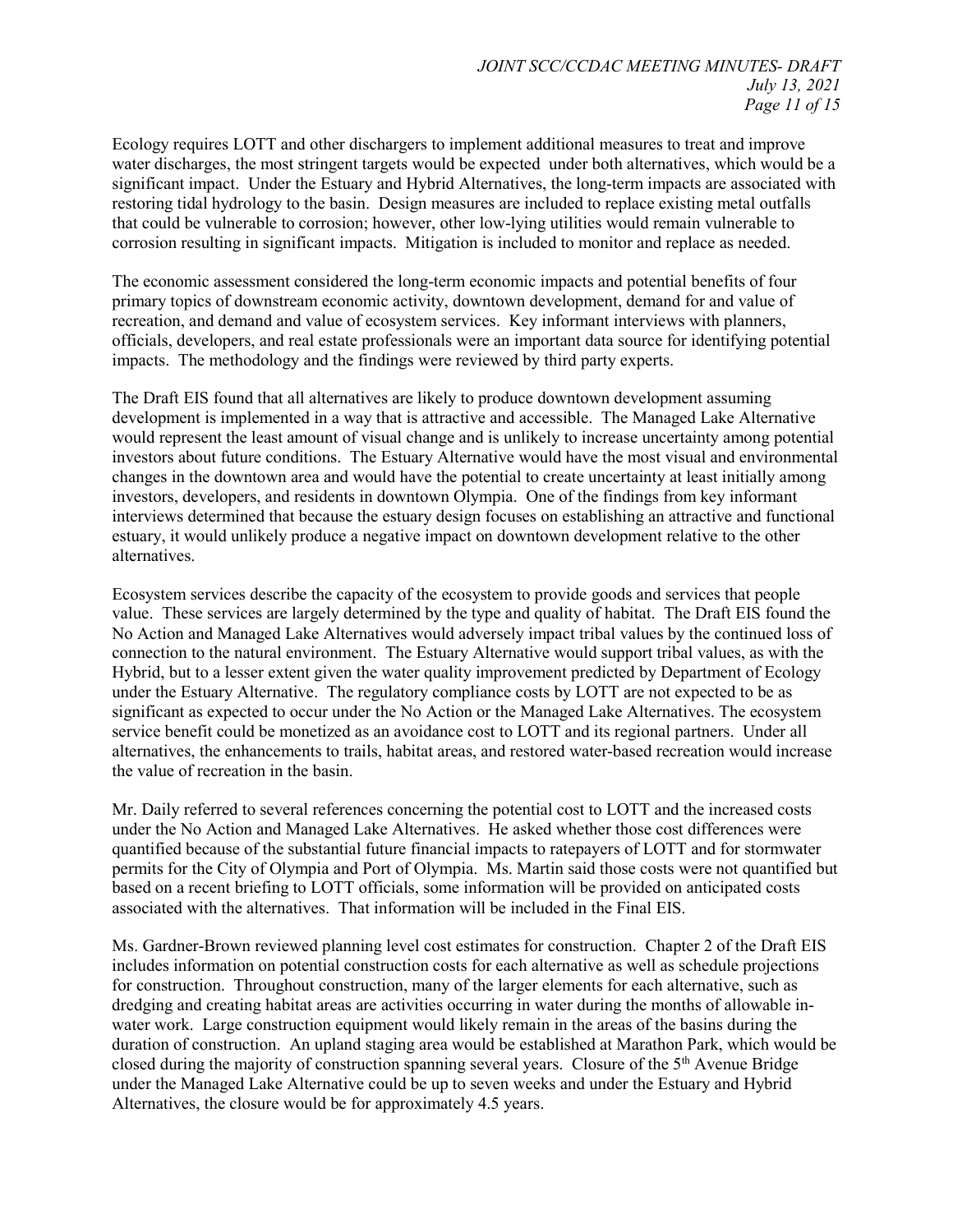Many of the project elements are similar across the alternatives resulting in similar construction impacts. Chapter 5 of the Draft EIS focuses on potential impacts from construction. The analysis identified that significant impacts in large part could be avoided by implementing best management practices. However, five environmental disciplines would experience significant impacts during construction. One environmental discipline that would experience unavoidable impacts includes recreation in the project area because of the closure of Marathon Park and because of the noise and general disturbance from construction that could affect recreationalists. Visual resources would also be impacted by construction activities. One of the most significant impacts from construction is the temporary closure of the 5<sup>th</sup> Avenue Bridge, which was explored in the analysis. Impacts include detours related to the closure, as described in Chapter 5.12 of the Draft EIS.

Chapter 5 of the Draft EIS outlines the range of mitigation measures that could be implemented to reduce construction impacts. For example, for land use, shorelines, and recreation, the analysis recommended standard management best practices to reduce overall disturbance from construction, which could minimize impacts to recreation. The analysis suggests that DES could consider constructing the 5<sup>th</sup> Avenue Pedestrian Bridge before closure of the  $5<sup>th</sup>$  Avenue Bridge to provide access around Heritage Park and the North Basin. For visual quality during construction, the footprint of construction in Marathon Park and the Middle and North Basins could be minimized when there are periods of no active construction. For areas disturbed following construction, the analysis recommends replanting those areas as soon as feasible to restore the area to preconstruction conditions. are because of the cleaner of Martha Park and because of the noise and general datterime from the construction that construction that construction that the construction that the construction of the park of the constructio

The analysis described the development and implementation of a construction traffic management plan to include features such as detour routes, time of day restrictions, and other measures to minimize impacts to surface streets.

Secretary Wyman asked whether the completion of the preferred alternative would restore the 5<sup>th</sup> Avenue Bridge to vehicle access. Ms. Gardner-Brown advised that the 5<sup>th</sup> Avenue Bridge would continue to serve vehicles under any of the Alternatives. All the Alternatives include a pedestrian bridge as well to facilitate non-motorized traffic across the corridor. Secretary Wyman asked whether the planning period is in addition to the construction timeline. Ms. Gardner-Brown affirmed that after the selection of the Preferred Alternative, design and permitting is anticipated to last three to five years based on complexity of the project followed by the construction period.

Mr. Daily asked whether bicyclists would be prohibited on the pedestrian facility and whether there is a potential to allow bicyclists across that facility under the Estuary Alternative when the bridge is anticipated to be closed for approximately five years. Ms. Gardner-Brown advised that the pedestrian bridge would also accommodate bicyclists and other non-motorized forms of travel.

Ms. Gardner-Brown reviewed estimated costs, which is covered in Chapter 7. Information includes planning level cost estimates and assumptions. She recommended reviewing Chapter 7 as it provides the best working assumption of the planning level cost estimates and the assumptions. Planning level costs are included for design, permitting, and construction, as well as for sediment management over 30 years following completion of the Preferred Alternative. Construction costs are comprised of all the primary elements for each alternative (dredging, habitat area construction, boardwalks, and work on 5<sup>th</sup> Avenue). The cost for 30 years following completion of construction focuses only on sediment management because of the ability to model the quantity of sediment to be removed from the system. However, other costs for management requirements, such as adaptive management for water quality or management of habitat areas would be defined during the permitting process for the Preferred Alternative. The planning level cost estimates are based on conceptual designs and reflect an accuracy variation of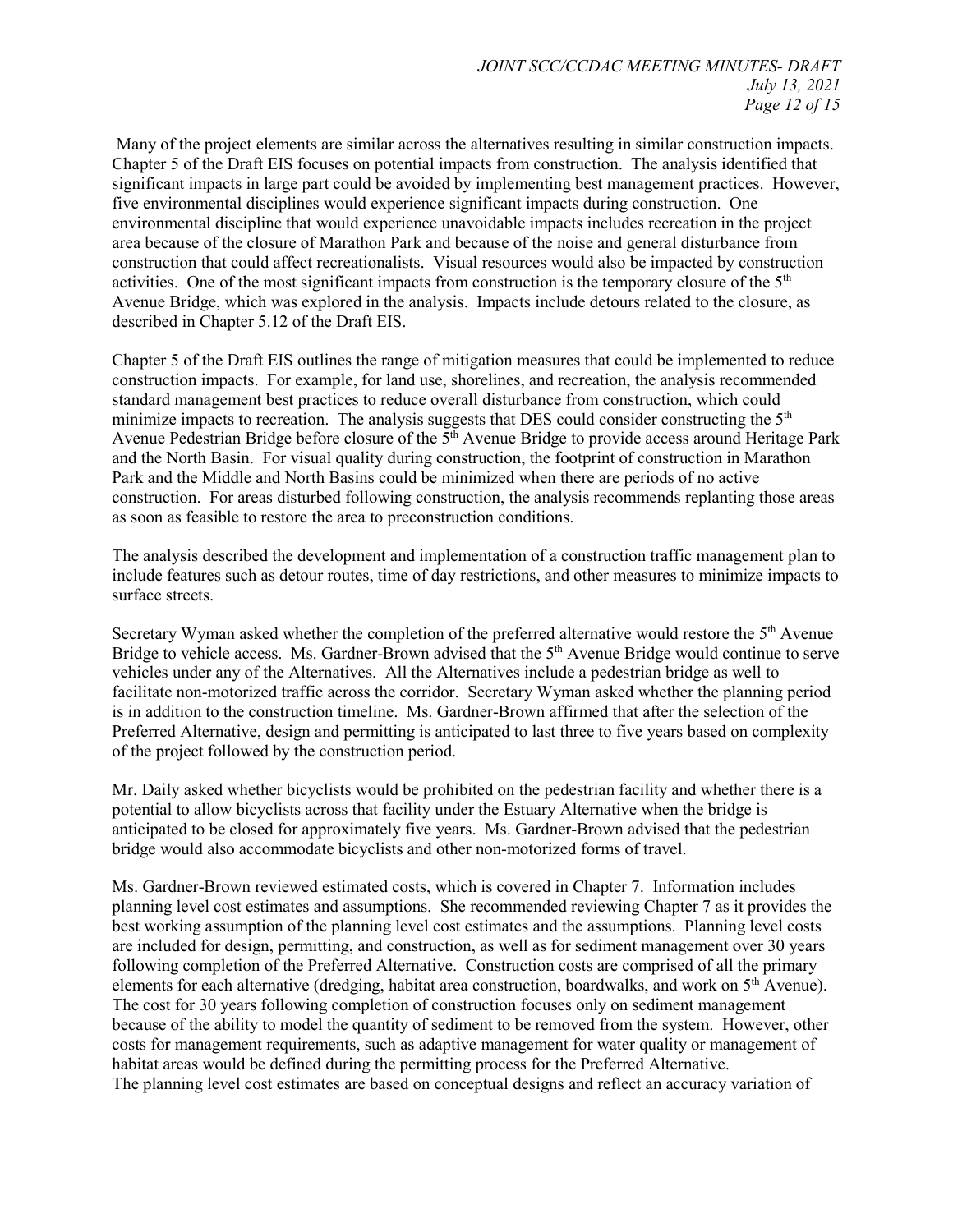-25% to +25% using prescriptive standards from the Association for the Advancement of Cost Engineering.

Chapter 7 and a Table include three important components. The first is initial recommendations from the Funding and Governance Workgroup on a potential allocation for construction and long-term management costs for each of the alternatives. The workgroup recommended the state of Washington should be responsible for construction with potential shared funding for long-term maintenance with specific interest on the Estuary and Hybrid Alternatives. The Table also describes potential impact if there is a funding lapse following construction. Other information captures other significant costs, such as the costs to LOTT that are not associated with construction and long-term maintenance.

Representative Dolan requested clarification as to the dredging costs for the Estuary or the Hybrid Alternatives as it appears funding would be accumulated by all the partners. She asked about the source of those funds. Ms. Gardner-Brown replied that for the Estuary and Hybrid Alternatives, the recommendation from the Funding and Governance Workgroup was the potential of cost sharing with each partner contributing to the dollar amount. Additionally, the state is a member of the Funding and Governance Workgroup and there could some level of contribution from the state in addition to the other six entities. Representative Dolan asked whether the estimate of \$336 million for the Estuary Alternative would be provided by the pool of partners. Ms. Gardner-Brown affirmed that was correct based on initial recommendations.

Senator Fortunato questioned the higher cost of the Managed Lake Alternative when the option does not include the removal of the dam and sediment will be moved to create similar wetland habitats as in the other alternatives. He questioned why the Managed Lake Alternative was nearly double in cost than the Estuary and Hybrid Alternatives. Ms. Gardner-Brown explained that the Managed Lake Alternative is the least costly option to construct and but has the highest long-term maintenance cost because sediment in Capitol Lake would have high levels of New Zealand mudsnails and the potential of purple loosestrife. Based on information from regulatory agencies, disposal of sediment containing high densities of mudsnails and other aquatic invasive species would require disposal at an upland site. Those costs are reflected for dredging from the North Basin and disposal of the material to an upland facility. Within the Estuary and Hybrid Alternatives, material dredged would be fresh sediment from the Deschutes River depositing to deep areas in West Bay and not assumed to contain New Zealand mudsnails. That dredged material could be transported by a barge for disposed at a nearby water disposal site near Anderson Island at a much lower cost. mannegenes tests for each of the alternatives. The workgrom recommended the state of Washington the product is respectively about the state of the state of the state of the state of the state of the state of the state of

Senator Fortunato remarked that the estimate essentially reflects that over the next 30 years, control of the New Zealand mudsnail would not be possible and that the additional cost associated with the Managed Lake Alternative is because sediment must be trucked off site. Ms. Gardner-Brown advised that based on factors known today that is no effective treatment for removal of the New Zealand mudsnail. That scenario is reflected in the cost estimate. However, over the next 30 years, technology around the treatment or regulations of contaminated sediment could change. At this point, those conditions are speculative and SEPA stipulates avoidance of speculation within the analysis.

Senator Fortunato questioned why disposal of sediment by barge at a water disposal site under the Estuary and Hybrid Alternatives would not be an option for the Managed Lake Alternative if control of the mudsnail is by introducing the snails to a saltwater environment. Ms. Gardner-Brown advised that the dredging under the Estuary and Hybrid Alternatives would be of fresh sediment flushed down the Deschutes River that has settled in deep areas in West Bay. Based on science, the New Zealand mudsnail can survive in a saline environment along shallow shorelines. The analysis does not anticipate the presence of New Zealand mudsnails in deep water with freshly deposited sediment. Dredging from the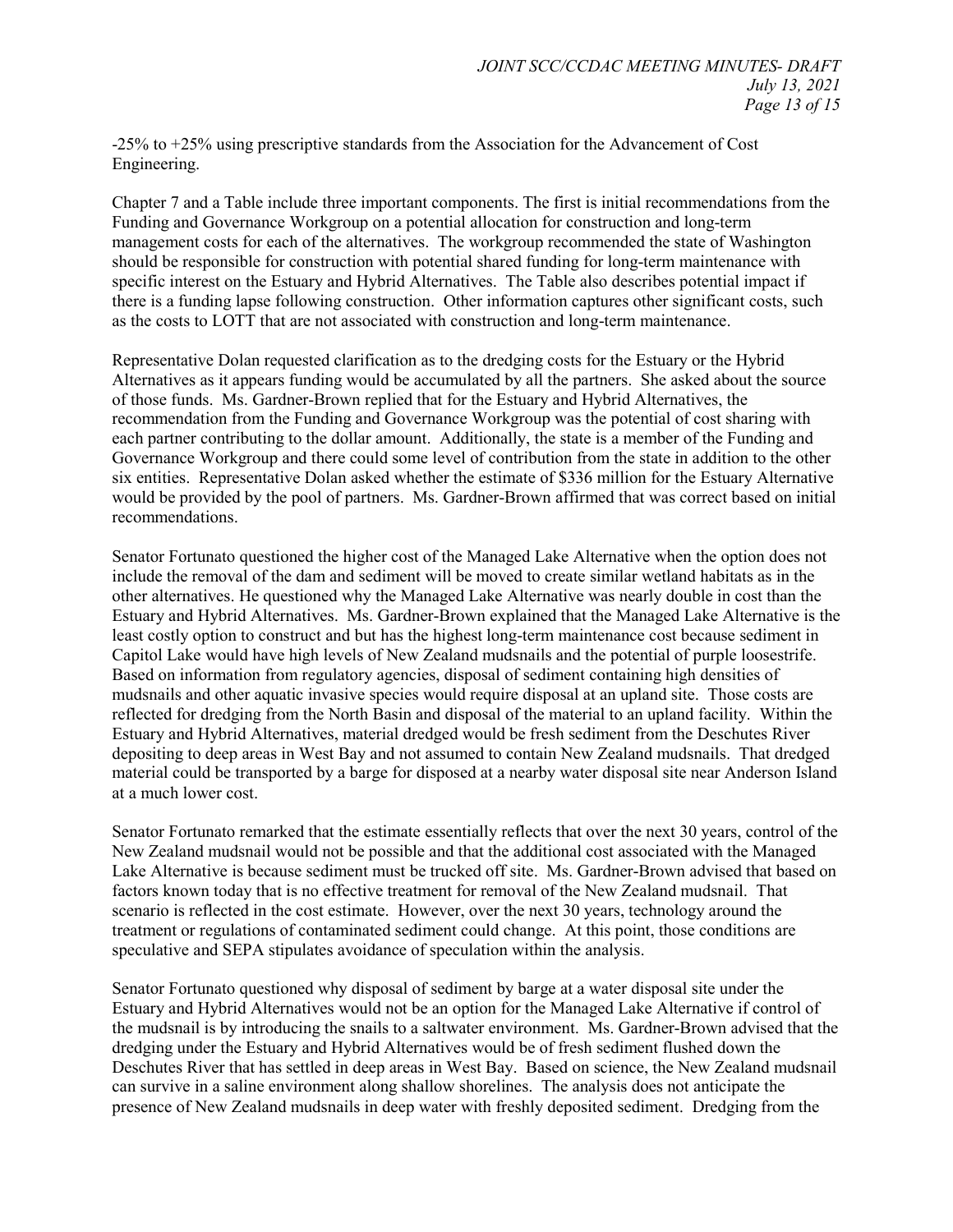deep navigational water reflects a low likelihood of the presence of New Zealand mudsnail whereas under the Managed Lake Alternative within the freshwater environment with no known ability to eradicate or reduce the population of mudsnails, there would be a presence in the sediment to be dredged.

Senator Fortunato spoke to the possibility of placing toads from New Zealand that serve as a natural control for mudsnails. However, there were some concerns about introducing those species into the system because of the uncertainties of relocating a natural predator for the mudsnail from New Zealand. Ms. Gardner-Brown said she was not aware of that possibility but that the option could be further explored.

Manager Larson offered that the Senator is also questioning the difference in costs for the initial dredge.

Senator Fortunato said the initial dredge would be used to construct the islands which would suffocate some of the mudsnails; however, maintenance dredging of sediment with elevated levels of snail densities would be trucked at a much higher cost and it just seems that a better option could be available at a much lower cost. Ms. Gardner-Brown concurred that the point is fair; however, disposal of contaminated dredge materials continues to be an ongoing discussion with the regulatory agencies.

Mr. Outlaw reviewed the timeline for the Draft EIS process. The 45-day public comment period ends on August 13, 2021. Following the closure of the public comment period, the project team will initiate the Preferred Alternative selection process and complete the Final EIS. The Preferred Alternative will be indentified in the Final EIS targeted for release in summer 2022 pending the extent of public comments and any additional technical analyses required.

Mr. Outlaw invited all viewers to review the Draft EIS and take advantage of virtual and physical engagement opportunities. An online open house is available 24/7 and kiosk signage has been updated around the North Basin. Virtual office hours will be hosted on July 14 and July 15, 2021. Briefings continue to local cities, Thurston County, and other entities. Comments can be submitted through the online forum, email, mail, and at the virtual public hearing on July 27, 2021.

Secretary Wyman questioned the reason for such a long delay in the selection of the Preferred Alternative until next year. Lieutenant Governor Heck advised that the public comment period closes on August 13, 2021. The release of the Final EIS next year is necessary to afford time for the project team to review all comments that might result in some modifications. Mr. Outlaw added that the normal comment period is only 30 days; the comment period was extended by an additional 15 days. Within the SEPA process, it is typical for a significant amount time before the Final EIS is released because of the amount and type of public comments. compare for multisantic. Throwers, there were some conversable that threducing those spaces in the theorem. System because of the unsertaints of redocting a natural predator for the numbinal from New Zealand.<br>Ms. Gurdner-

Senator Fortunato asked about the responsible entity for making the decision on the Preferred Alternative. Acting Director Meyer responded that DES, as the lead SEPA agency, would be responsible for rendering the decision on the Preferred Alternative. However, as earlier noted, the purpose of information sharing and solicitation of comments is to ensure all information is considered. Scoring criteria have been established to rank the alternatives.

Lieutenant Governor Heck pointed out that although DES will render the decision on the Preferred Alternative, the decision is subject to approval by the Governor, as well as subject to action by the Legislature for funding. Additionally, within statutory language, the final decision would require approval by the SCC.

Senator Honeyford added that the decision would be a fiscal issue with the Capital Budget Committee.